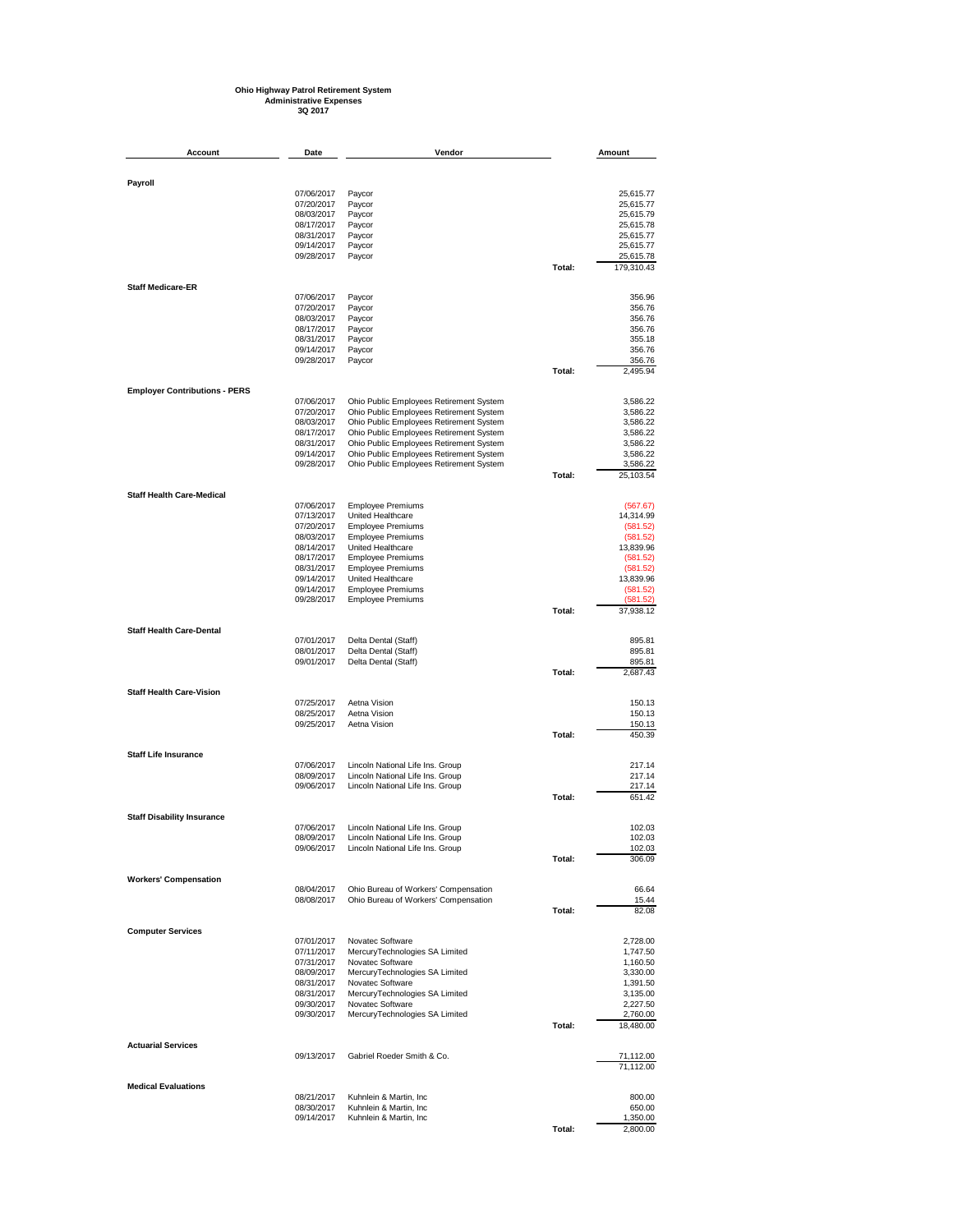| <b>Account</b>                          | Date                     | Vendor                                                   |        | Amount                |
|-----------------------------------------|--------------------------|----------------------------------------------------------|--------|-----------------------|
|                                         |                          |                                                          |        |                       |
| <b>Legal Services</b>                   | 07/31/2017               | Ice Miller LLC                                           |        | 3,717.00              |
|                                         | 08/31/2017               | Ice Miller LLC                                           |        | 1,180.00              |
|                                         | 08/31/2017               | Ice Miller LLC                                           |        | 1,563.50              |
|                                         | 08/31/2017               | Ice Miller LLC                                           | Total: | 4,307.00<br>10,767.50 |
|                                         |                          |                                                          |        |                       |
| <b>Service By Others</b>                |                          |                                                          |        |                       |
|                                         | 07/01/2017<br>07/07/2017 | <b>Avalon Benefit Services</b><br>Paycor Payroll Service |        | 37.80<br>68.26        |
|                                         | 07/21/2017               | Paycor Payroll Service                                   |        | 68.26                 |
|                                         | 07/31/2017               | Culligan                                                 |        | 29.50                 |
|                                         | 08/01/2017               | <b>Avalon Benefit Services</b>                           |        | 37.80                 |
|                                         | 08/04/2017<br>08/11/2017 | Paycor Payroll Service<br>PNC Bank (VISA)                |        | 73.04<br>209.97       |
|                                         | 08/16/2017               | Solar Imaging                                            |        | 55.30                 |
|                                         | 08/18/2017               | Paycor Payroll Service                                   |        | 83.04                 |
|                                         | 08/30/2017               | Ohio Mobile Shredding                                    |        | 45.71                 |
|                                         | 08/31/2017<br>09/01/2017 | Culligan<br><b>Avalon Benefit Services</b>               |        | 29.50<br>37.80        |
|                                         | 09/01/2017               | Paycor Payroll Service                                   |        | 83.04                 |
|                                         | 09/01/2017               | <b>Best Security</b>                                     |        | 612.00                |
|                                         | 09/10/2017               | PNC Bank (VISA)                                          |        | 111.00                |
|                                         | 09/15/2017               | Paycor Payroll Service                                   |        | 73.04                 |
|                                         | 09/28/2017               | Paycor Payroll Service                                   |        | 73.04                 |
|                                         | 09/30/2017<br>09/30/2017 | Culligan<br>Conduent HR Consulting LLC                   |        | 29.50<br>22,000.00    |
|                                         |                          |                                                          | Total: | 23,757.60             |
|                                         |                          |                                                          |        |                       |
| <b>Education-Trustees</b>               | 07/11/2017               | International Foundation of Employee Benefit Plans       |        | 1,525.00              |
|                                         | 08/11/2017               | International Foundation of Employee Benefit Plans       |        | 1,525.00              |
|                                         |                          |                                                          | Total: | 3,050.00              |
| <b>Education-Staff</b>                  |                          |                                                          |        |                       |
|                                         | 07/11/2017               | Public Pension Financial Forum                           |        | 550.00                |
|                                         | 07/31/2017               | Dennis Smith                                             |        | 361.24                |
|                                         | 08/11/2017               | <b>NCPERS</b>                                            |        | 1,400.00              |
|                                         | 09/10/2017               | Ohio Securities Conference                               |        | 100.00                |
|                                         |                          |                                                          | Total: | 2,411.24              |
| <b>Membership Outreach</b>              |                          |                                                          |        |                       |
|                                         | 07/12/2017               | Retirees' Association                                    |        | 12.00                 |
|                                         | 07/31/2017<br>08/04/2017 | Mark Atkeson<br>Darryl Anderson                          |        | 406.60<br>456.89      |
|                                         | 08/29/2017               | Mark Atkeson                                             |        | 271.78                |
|                                         | 09/27/2017               | Retirees' Association                                    |        | 20.00                 |
|                                         | 09/30/2017               | Mark Atkeson                                             |        | 138.03                |
|                                         |                          |                                                          | Total: | 1,305.30              |
| Printing                                |                          |                                                          |        |                       |
|                                         | 09/20/2017               | Ricoh                                                    |        | 525.22                |
|                                         |                          |                                                          | Total: | 525.22                |
| <b>Postage and Supplies</b>             |                          |                                                          |        |                       |
|                                         | 07/07/2017               | <b>United Parcel Service</b>                             |        | 2.27                  |
|                                         | 07/21/2017               | Pitney Bowes Inc                                         |        | 500.00                |
|                                         | 08/02/2017<br>08/19/2017 | Pitney Bowes Inc<br><b>United Parcel Service</b>         |        | 50.00<br>5.06         |
|                                         | 09/02/2017               | <b>United Parcel Service</b>                             |        | 10.54                 |
|                                         | 09/09/2017               | <b>United Parcel Service</b>                             |        | 0.21                  |
|                                         | 09/11/2017               | Pitney Bowes Inc                                         |        | 105.00                |
|                                         | 09/16/2017               | <b>United Parcel Service</b>                             |        | 2.27                  |
|                                         | 09/22/2017               | Pitney Bowes Inc                                         |        | 500.00                |
|                                         | 09/23/2017               | United Parcel Service                                    | Total: | 5.09<br>1,180.44      |
|                                         |                          |                                                          |        |                       |
| <b>Telecommunications Services</b>      |                          |                                                          |        |                       |
|                                         | 07/01/2017<br>08/01/2017 | Time Warner Cable<br>Time Warner Cable                   |        | 1,124.98<br>1,126.15  |
|                                         | 09/02/2017               | Time Warner Cable                                        |        | 1,128.03              |
|                                         |                          |                                                          | Total: | 3,379.16              |
|                                         |                          |                                                          |        |                       |
| <b>Computer Services-Offsite Server</b> | 07/01/2017               |                                                          |        | 300.00                |
|                                         | 08/01/2017               |                                                          |        | 300.00                |
|                                         | 09/01/2017               |                                                          |        | 300.00                |
|                                         |                          |                                                          | Total: | 900.00                |
| <b>Rent Expense</b>                     |                          |                                                          |        |                       |
|                                         | 07/01/2017               | <b>Triangle Commercial Properties</b>                    |        | 9,827.58              |
|                                         | 08/01/2017               | <b>Triangle Commercial Properties</b>                    |        | 9,827.58              |
|                                         | 09/01/2017               | <b>Triangle Commercial Properties</b>                    |        | 9,827.58              |
|                                         |                          |                                                          | Total: | 29,482.74             |
| Insurance                               |                          |                                                          |        |                       |
|                                         | 09/15/2017               | ARC Excess & Surplus LLC                                 | Total: | 38,212.40             |
|                                         |                          |                                                          |        | 38,212.40             |
| <b>Office Supplies</b>                  |                          |                                                          |        |                       |
|                                         | 07/11/2017               | Fujitsu Computer Products of America                     |        | 110.00                |
|                                         | 07/11/2017<br>07/11/2017 | Amazon.com<br><b>Toner Printer Parts</b>                 |        | 20.48<br>38.46        |
|                                         | 07/11/2017               | <b>Traxler Custom Printing</b>                           |        | 80.00                 |
|                                         | 07/18/2017               | <b>Batteries Plus</b>                                    |        | 34.95                 |
|                                         | 07/19/2017               | Office City                                              |        | 62.43                 |
|                                         | 07/21/2017               | <b>Batteries Plus</b>                                    |        | 34.95                 |
|                                         | 08/11/2017<br>08/11/2017 | Amazon.com<br><b>Traxler Custom Printing</b>             |        | 22.48<br>40.00        |
|                                         | 08/11/2017               | Myron Corp                                               |        | 310.62                |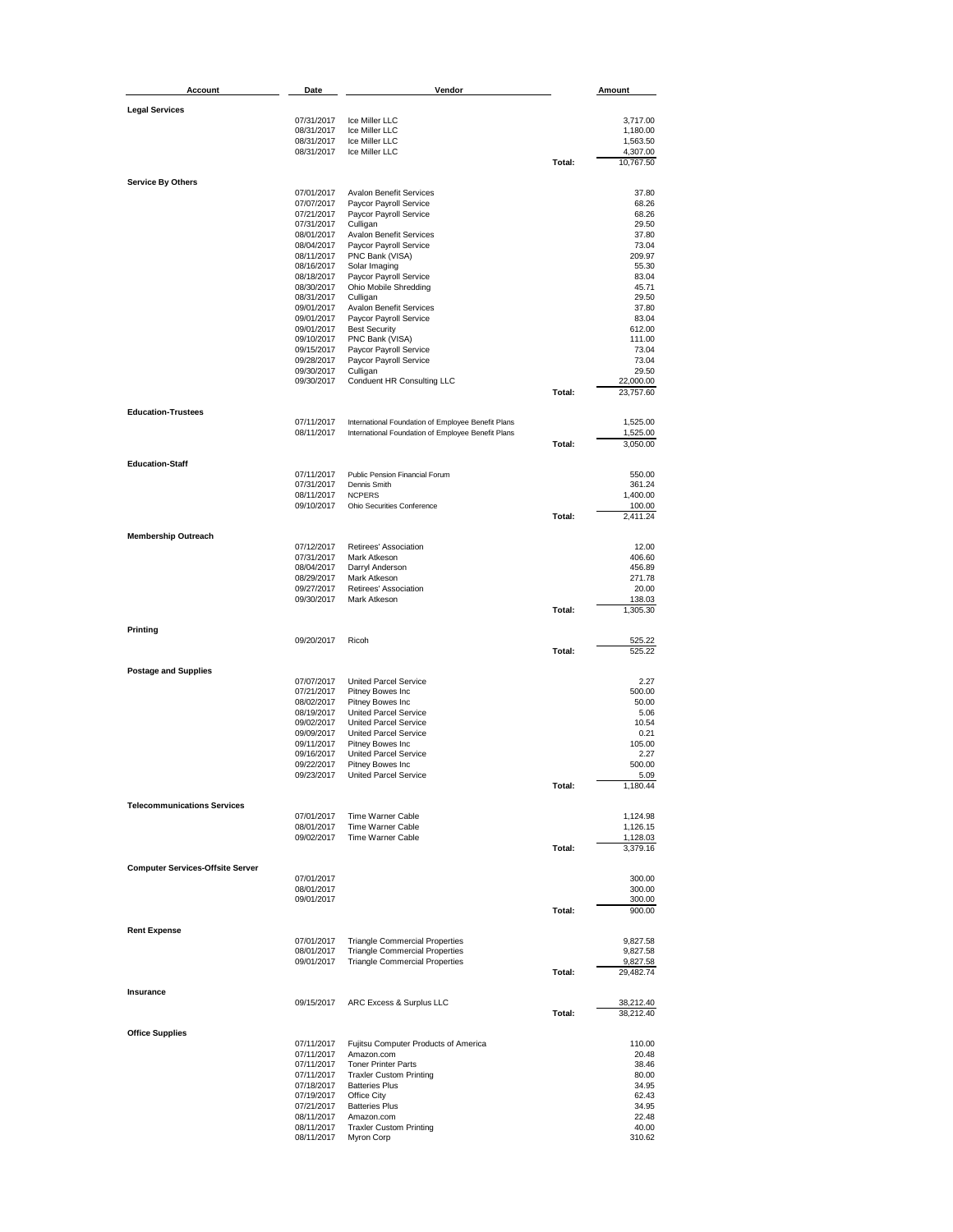| Account                                  | Date                     | Vendor                                             |        | Amount             |
|------------------------------------------|--------------------------|----------------------------------------------------|--------|--------------------|
|                                          | 08/15/2017               | Office City                                        |        | 112.37             |
|                                          | 08/30/2017               | Office City                                        |        | 73.20              |
|                                          | 09/18/2017               | Office City                                        |        | 7.51               |
|                                          | 09/27/2017               | Office City                                        |        | 172.99             |
|                                          |                          |                                                    | Total: | 1,120.44           |
| <b>Ohio Retirement Study Council</b>     |                          |                                                    |        |                    |
|                                          | 07/12/2017               | ORSC                                               |        | 706.75             |
|                                          | 09/30/2017               | ORSC                                               |        | 706.75             |
|                                          |                          |                                                    | Total: | 1,413.50           |
|                                          |                          |                                                    |        |                    |
| <b>Office Equipment Expense</b>          |                          |                                                    |        |                    |
|                                          | 07/06/2017               | Micro Center                                       |        | 154.97             |
|                                          | 07/11/2017<br>08/09/2017 | Amazon.com<br>Micro Center                         |        | 1,951.55<br>447.94 |
|                                          | 08/10/2017               | Micro Center                                       |        | 449.97             |
|                                          | 08/11/2017               | TonerStore                                         |        | 35.76              |
|                                          | 09/05/2017               | Micro Center                                       |        | 99.98              |
|                                          | 09/06/2017               | Micro Center                                       |        | 77.98              |
|                                          | 09/10/2017               | Amazon.com                                         |        | 167.99             |
|                                          | 09/10/2017               | Amazon.com                                         |        | 921.49             |
|                                          |                          |                                                    | Total: | 4,307.63           |
| <b>Travel-Board Meetings</b>             |                          |                                                    |        |                    |
|                                          | 07/19/2017               | Larry A. Davis                                     |        | 32.10              |
|                                          | 08/04/2017               | Darryl Anderson                                    |        | 80.25              |
|                                          | 08/18/2017               | Kenneth C. Boyer                                   |        | 101.65             |
|                                          | 08/18/2017               | Matthew L. Them                                    |        | 51.36              |
|                                          | 08/18/2017               | Joseph Thomas                                      |        | 141.24             |
|                                          | 08/18/2017               | Darryl Anderson                                    |        | 80.25              |
|                                          | 08/18/2017               | Lester Reel                                        |        | 38.52              |
|                                          | 09/10/2017<br>09/10/2017 | Cheesecake Factory<br>Cambria Hotel and Suites     |        | 361.00<br>1,367.52 |
|                                          | 09/22/2017               | <b>Lester Reel</b>                                 |        | 19.26              |
|                                          |                          |                                                    | Total: | 2,273.15           |
|                                          |                          |                                                    |        |                    |
| <b>Board Meetings</b>                    |                          |                                                    |        |                    |
|                                          | 07/11/2017               | Dough Boys Pizza                                   |        | 82.87              |
|                                          | 07/11/2017               | Kroger                                             |        | 69.87              |
|                                          | 07/11/2017               | Krispy Kreme Doughnuts                             |        | 5.99               |
|                                          | 07/11/2017<br>08/18/2017 | Chick-Fil-A                                        |        | 78.50              |
|                                          | 09/10/2017               | <b>Holly Carr</b><br><b>GFS Store</b>              |        | 47.97<br>69.02     |
|                                          | 09/10/2017               | Kroger                                             |        | 53.64              |
|                                          | 09/10/2017               | Krispy Kreme Doughnuts                             |        | 10.29              |
|                                          | 09/10/2017               | Panera Bread                                       |        | 290.77             |
|                                          | 09/10/2017               | <b>Bob Evans</b>                                   |        | 154.99             |
|                                          |                          |                                                    | Total: | 863.91             |
| <b>Miscellaneous</b>                     |                          |                                                    |        |                    |
|                                          | 08/04/2017               | ELK Promotions Inc.                                |        | 106.88             |
|                                          | 08/11/2017               | ELK Promotions Inc.                                |        | 80.22              |
|                                          |                          |                                                    | Total: | 187.10             |
|                                          |                          |                                                    |        |                    |
| <b>Travel-Education-Trustees</b>         |                          |                                                    |        |                    |
|                                          | 07/11/2017               | International Foundation of Employee Benefit Plans |        | 400.00             |
|                                          | 08/02/2017               | Hartland & Co                                      |        | 22.90              |
|                                          | 08/11/2017<br>08/17/2017 | Delta<br>Jeremy Mendenhall                         |        | 79.20<br>737.62    |
|                                          |                          |                                                    | Total: | 1,239.72           |
|                                          |                          |                                                    |        |                    |
| <b>Travel-Education-Staff</b>            |                          |                                                    |        |                    |
|                                          | 07/11/2017               | Southwest                                          |        | 370.46             |
|                                          | 07/11/2017               | Portola Hotel                                      |        | 752.94             |
|                                          | 07/11/2017               | Delta                                              |        | 456.40             |
|                                          | 08/02/2017               | Hartland & Co                                      |        | 11.45              |
|                                          | 08/11/2017<br>08/11/2017 | Delta<br>Marriott New York                         |        | 77.00<br>266.27    |
|                                          | 08/29/2017               | <b>Michael Press</b>                               |        | 6.96               |
|                                          | 08/29/2017               | Mark Atkeson                                       |        | 433.96             |
|                                          |                          |                                                    | Total: | 2,375.44           |
|                                          |                          |                                                    |        |                    |
| <b>Travel-Due Diligence</b>              |                          |                                                    |        |                    |
|                                          | 09/15/2017<br>09/27/2017 | Silver Point Capital<br>Dennis Smith               |        | 13.69<br>108.76    |
|                                          |                          |                                                    | Total: | 122.45             |
|                                          |                          |                                                    |        |                    |
| <b>Travel-Other</b>                      |                          |                                                    |        |                    |
|                                          | 07/31/2017               | Mark Atkeson                                       |        | 19.98              |
|                                          | 08/29/2017               | <b>Michael Press</b>                               |        | 30.38              |
|                                          | 08/29/2017               | Dennis Smith                                       |        | 21.05              |
|                                          | 08/29/2017<br>09/27/2017 | Mark Atkeson<br>Dennis Smith                       |        | 33.96              |
|                                          | 09/30/2017               | Mark Atkeson                                       |        | 15.19              |
|                                          |                          |                                                    | Total: | 23.26<br>143.82    |
|                                          |                          |                                                    |        |                    |
| <b>Dues &amp; Subscriptions-Trustees</b> |                          |                                                    |        |                    |
|                                          | 07/11/2017               | <b>USA Today</b>                                   |        | 29.00              |
|                                          | 08/01/2017               | <b>USA Today</b>                                   |        | 23.75              |
|                                          | 08/11/2017               | International Foundation of Employee Benefit Plans |        | 185.00             |
|                                          | 09/12/2017               | <b>USA Today</b>                                   | Total: | 29.00              |
|                                          |                          |                                                    |        | 266.75             |
| Dues & Subscriptions-Staff               |                          |                                                    |        |                    |
|                                          | 07/08/2017               | Pensions & Invest/Crain Comm. Inc.                 |        | 1,585.00           |
|                                          | 07/11/2017               | Wall Street Journal                                |        | 36.99              |
|                                          | 08/11/2017               | Wall Street Journal                                |        | 36.99              |
|                                          | 08/11/2017               | Supreme Court of Ohio                              |        | 350.00             |
|                                          | 08/11/2017               | Government Finance Officers Association            |        | 740.00             |
|                                          | 09/10/2017               | Wall Street Journal                                | Total: | 36.99<br>2,785.97  |
|                                          |                          |                                                    |        |                    |